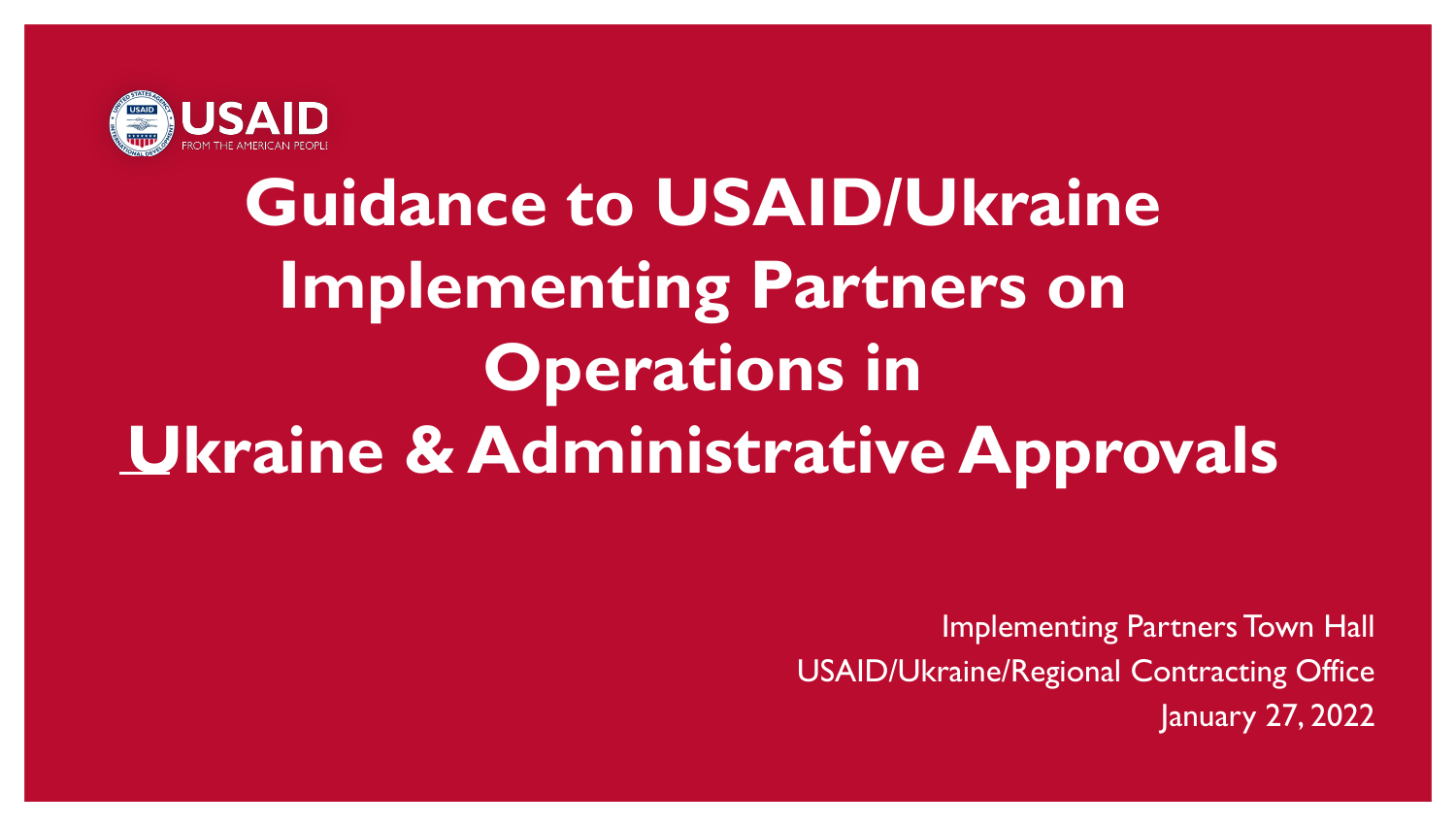### IMPORTANT TO KNOW

PURPOSE, APPLICABILITY, AND PERIOD OF THIS GUIDANCE EVACUATION COSTS FROM UA under COST REIMBURSEMENT CONTRACTS (TRAVEL AND ALLOWANCES) TRAVEL AUTHORIZATION under ACQUISITION AWARDS EVACUATION COSTS under ASSISTANCE AWARDS MAINTAINING READINESS AND SALARIES under USAID-FUNDED AWARDS REMOTE WORK FINANCIAL, PERFORMANCE, AND OTHER REPORTING EXTENSION OF THE PoP STAFF DEPARTURE PLANS **COMMUNICATION** 

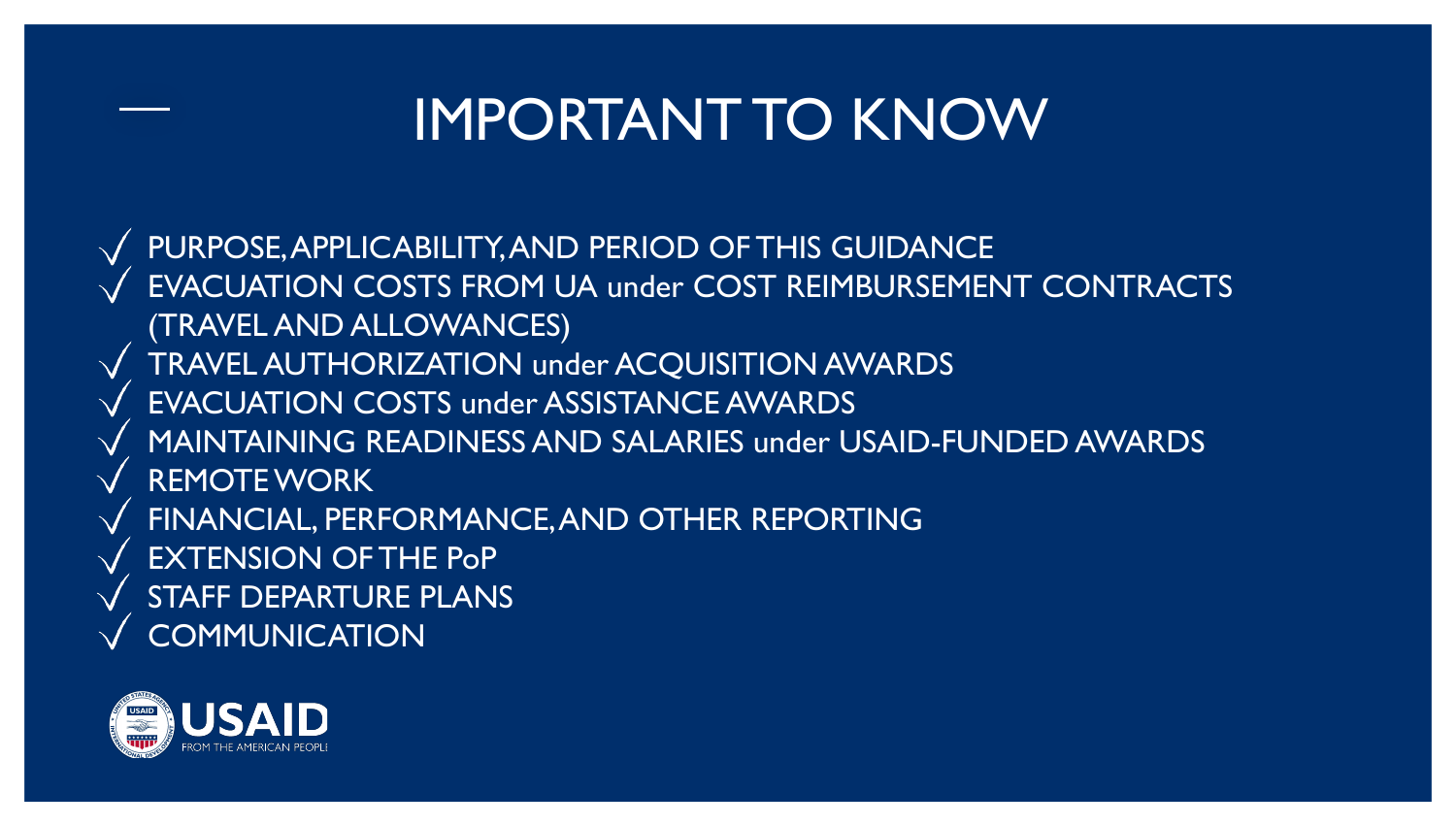# PURPOSE, APPLICABILITY AND PERIOD OF AUTHORIZATION

Cost Reimbursement Acquisition Instruments: Contracts, Task Orders

Assistance: Cooperative Agreements, Grants

THIS GUIDANCE IS NOT APPLICABLE TO IMPLEMENTING PARTNER STAFF OUTSIDE OF UKRAINE

30 DAYS, BEGINNING ON JANUARY 25, 2022. SUBJECT TO AVAILABILITY OF AWARD FUNDS. MAY BE EXTENDED BY NOTIFICATION FROM THE RCO TO A MAX OF 180 DAYS.

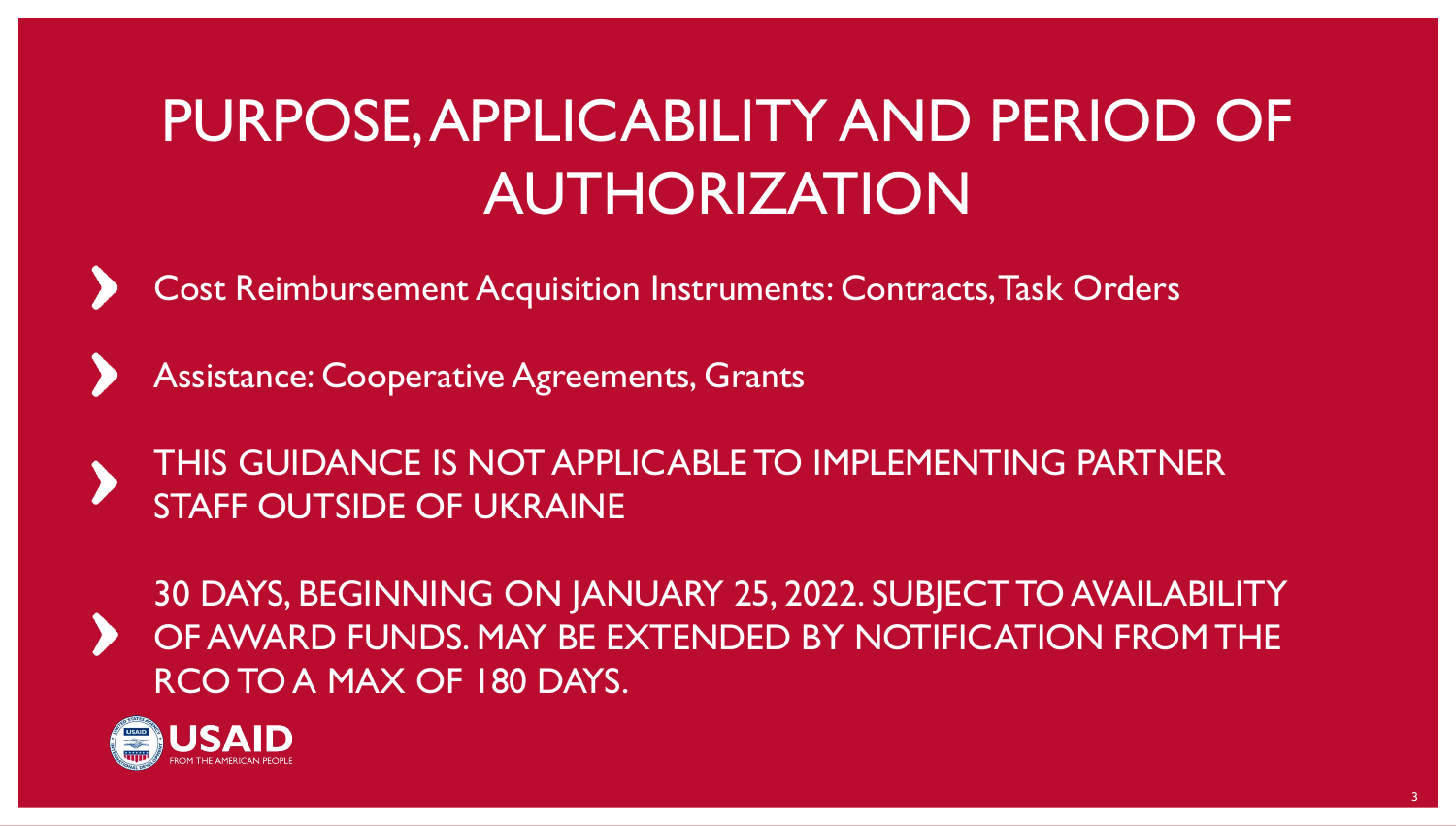# Evacuation Costs from Ukraine under Cost Reimbursement Acquisition Instruments

USAID CONTRACTORS ARE AUTHORIZED TO USE CONTRACT FUNDS FOR THE TRAVEL AND TRANSPORTATION COSTS, INCLUDING ALLOWANCES, FOR DEPARTURE OF THEIR EXPATRIATE (US AND TCN) STAFF FROM UKRAINE DURING THIS EMERGENCY SITUATION. THE FOLLOWING AUTHORIZATIONS ARE MADE IN ACCORDANCE WITH AIDAR AND ARE APPLIED TO ALL USAID/UKRAINE AWARDS.

AIDAR 752.7002 TRAVEL AND TRANSPORTATION (JAN 1990) ALLOWS FOR THE REIMBURSEMENT OF COSTS ASSOCIATED WITH AN EVACUATION OF CONTRACTOR PERSONNEL.



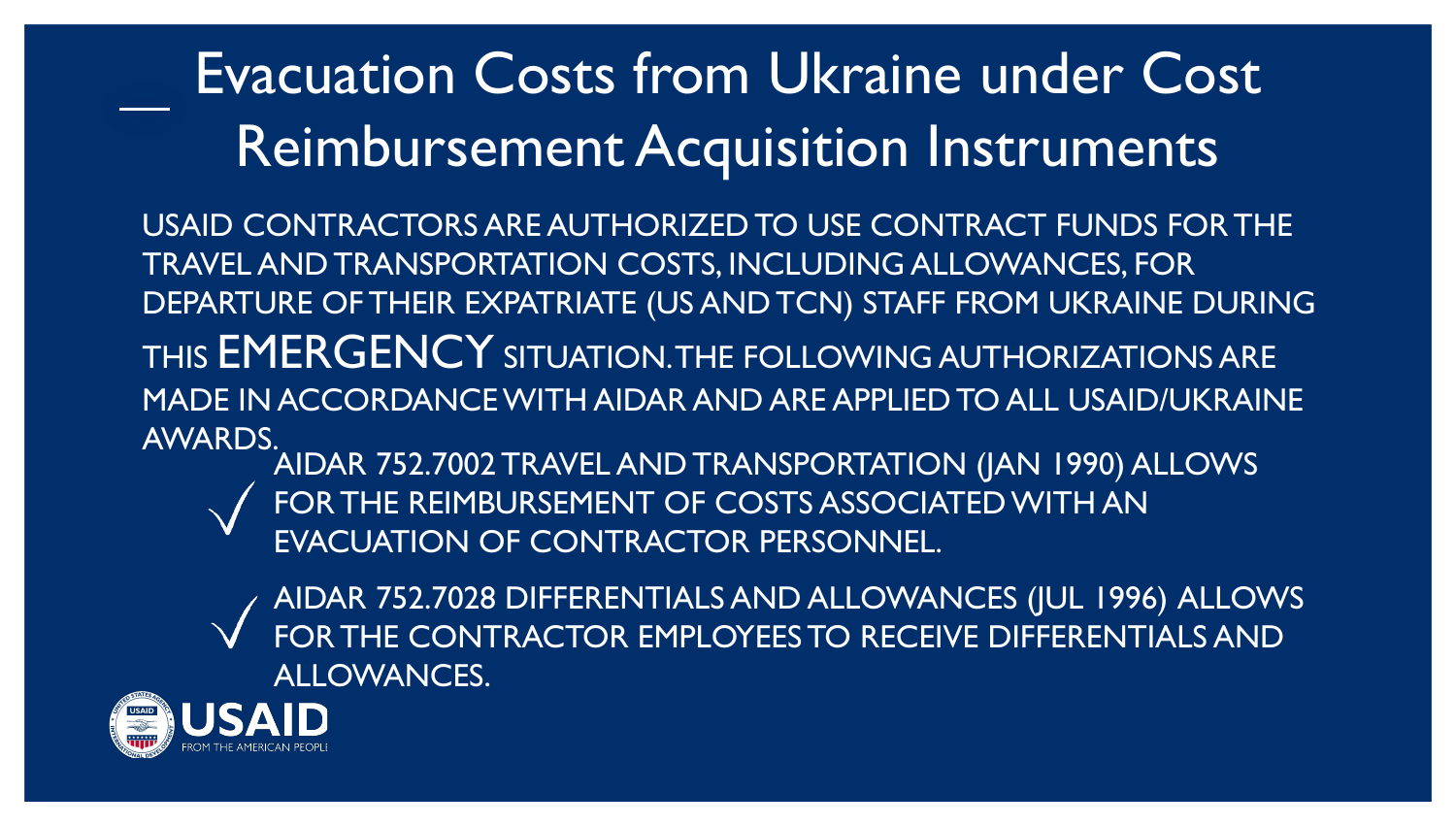Travel Authorization under Acquisition Awards

TRAVEL IS AUTHORIZED FOR ALL EXPATRIATE (US/TCN) CONTRACTOR STAFF IN UKRAINE TO ENSURE SAFETY AND SECURITY

#### PLEASE APPLY ACCORDINGLY

PRIOR APPROVAL OF TRAVEL AUTHORIZATIONS, IN ACCORDANCE WITH AIDAR 752.7032 INTERNATIONAL TRAVEL APPROVAL AND NOTIFICATION REQUIREMENTS (APR 2014) IS NOT REQUIRED FOR EMERGENCY TRAVEL OF CONTRACTOR PERSONNEL AND THEIR DEPENDENTS IN UKRAINE.

IMPORTANT: RECORDS OF AUTHORIZED EMERGENCY EVACUATION TRAVEL SHOULD BE RETAINED AND BE PROVIDED TO USAID AS SOON AS PRACTICABLE.



.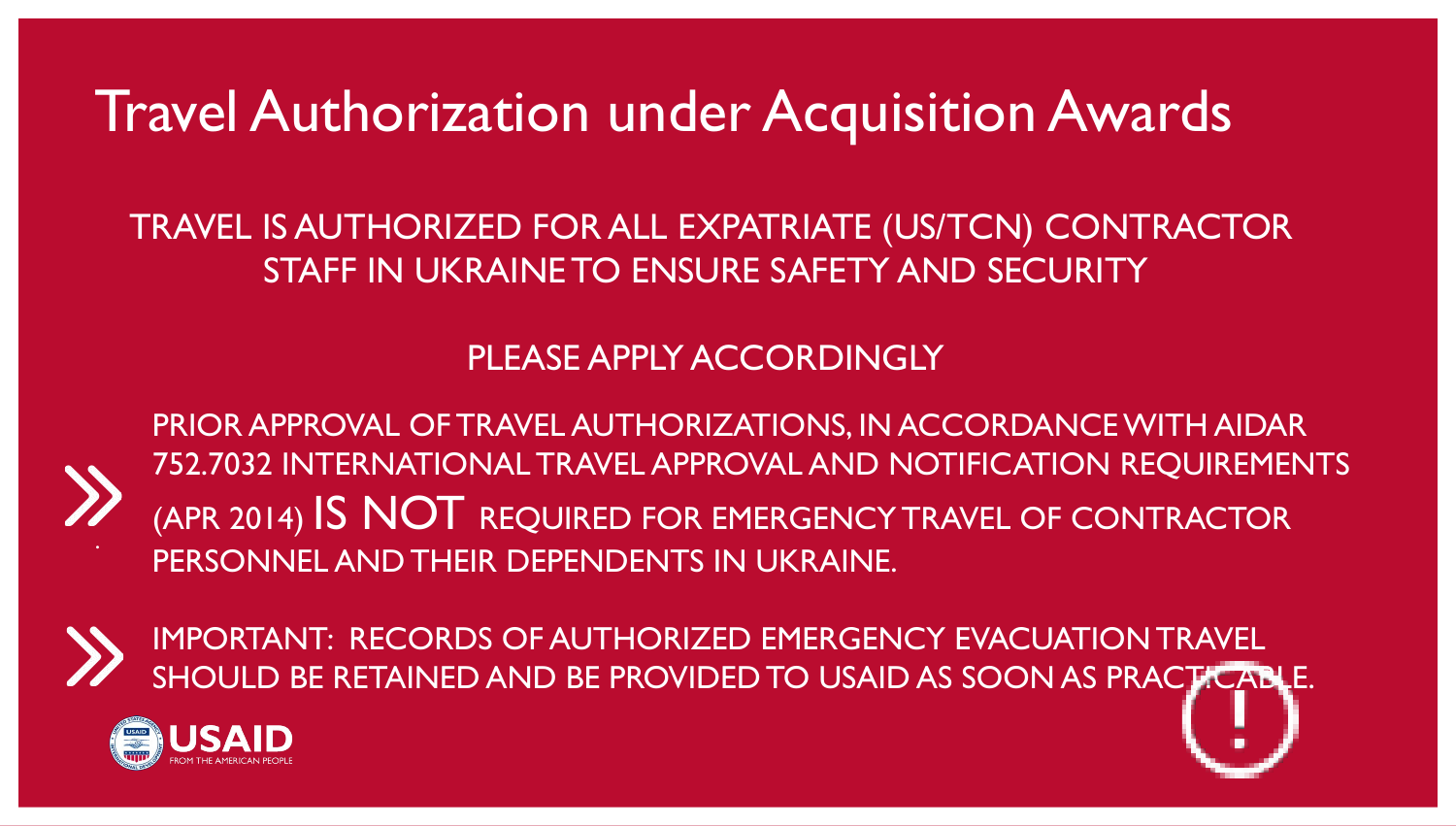### Evacuation Costs under Assistance Awards

USAID'S ASSISTANCE AGREEMENTS DO NOT REQUIRE THE SAME SPECIFIC APPROVALS AS NEEDED FOR ACQUISITION. TRAVEL AND SAFETY RELATED EXPENSES ARE GOVERNED LARGELY BY THE RECIPIENT'S **OWN POLICIES** AND SUBJECT TO A STANDARD OF REASONABLENESS UNDER THE **COST PRINCIPLES**.



USAID CONSIDERS AMOUNTS NOT EXCEEDING THOSE ESTABLISHED IN CHAPTER 600 OF THE DEPARTMENT OF STATE STANDARDIZED REGULATIONS, AND THE FEDERAL TRAVEL REGULATIONS TO GENERALLY BE CONSIDERED REASONABLE FOR ANY EXPATRIATE TRAVEL FROM UKRAINE, AND UKRAINE EVACUATION RELATED

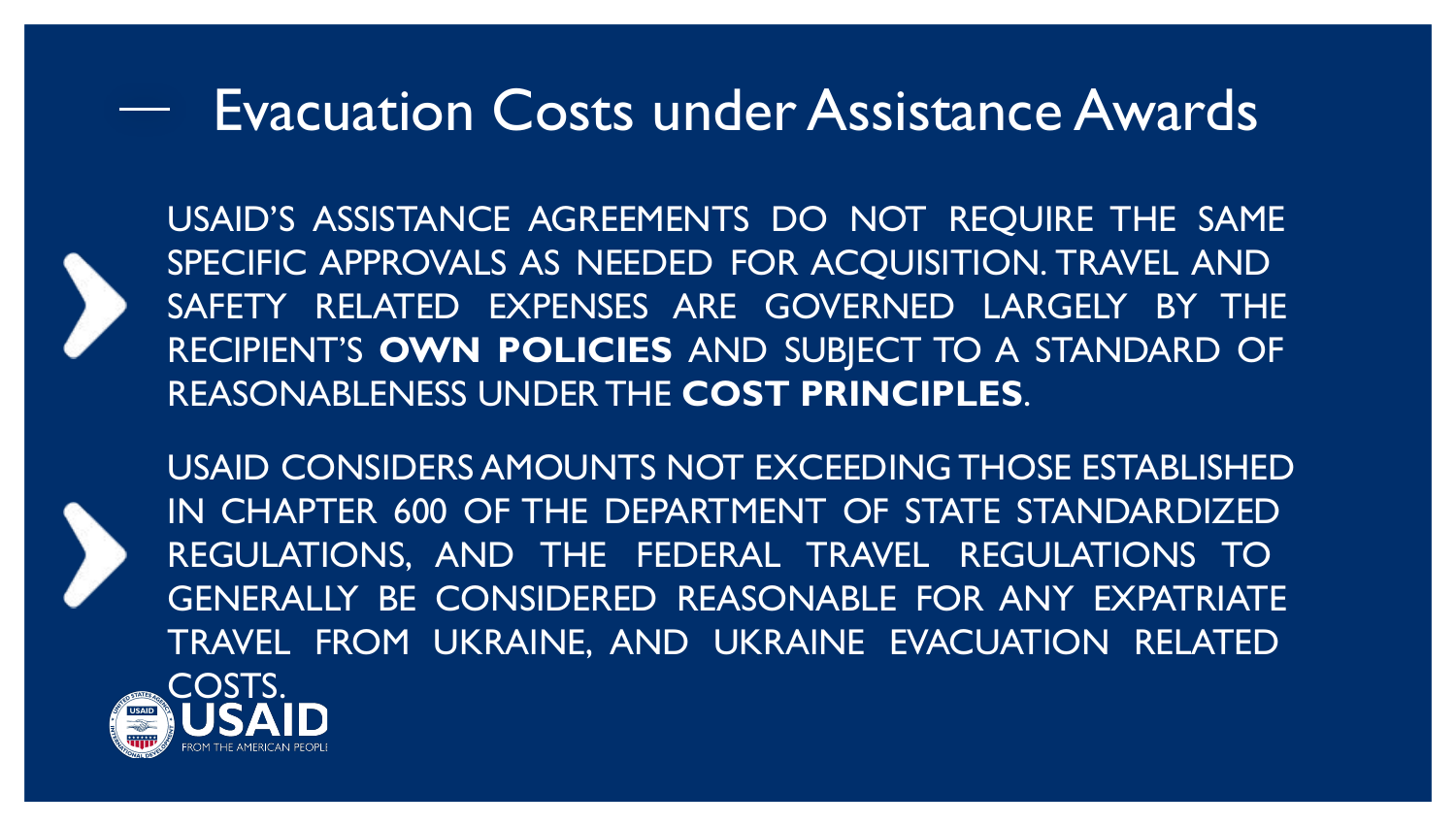#### MAINTAINING READINESS AND SALARIES UNDER ACQUISITION & ASSISTANCE AWARDS CONTINUE PAYING STAFF SALARIES AND PROVIDE NECESSARY SUPPORT TO STAFF, IN ACCORDANCE WITH THE LETTER AND THE TERMS AND CONDITIONS OF THEIR AWARDS:

 $\sqrt{\phantom{a}}$  FOCUS ON SAFETY, SECURITY, AND READINESS

BE WITHIN THE CURRENT CEILING AND OBLIGATED AMOUNT

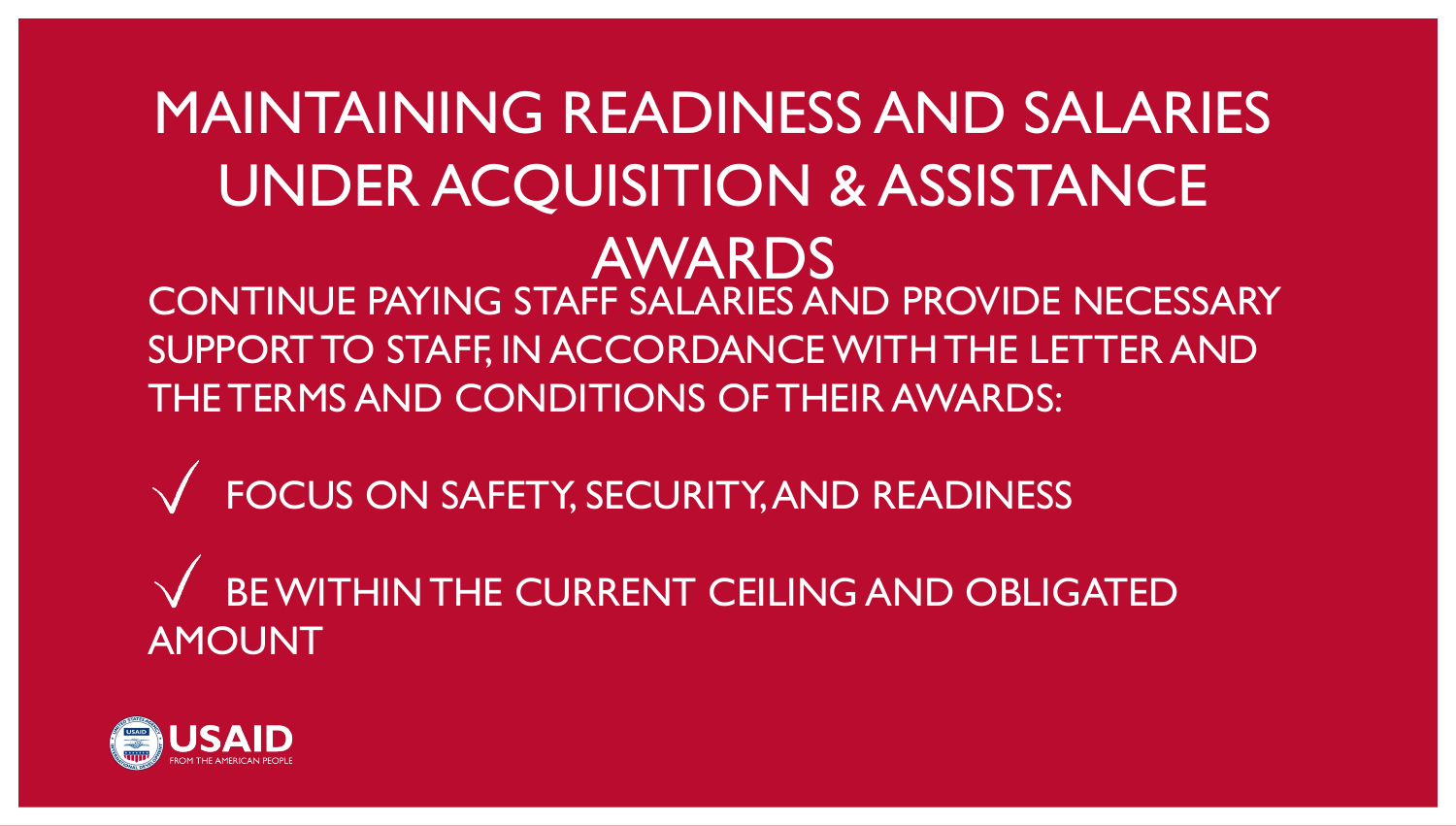# REMOTE WORK UNDER ACQUISITION & ASSISTANCE AWARDS



IMPORTANT: REMOTE WORK FROM PLACE OF EVACUATION OR HOME OF RECORD!

#### TO THE MAXIMUM EXTENT POSSIBLE, WHILE TAKING SAFETY AND SECURITY INTO CONSIDERATION

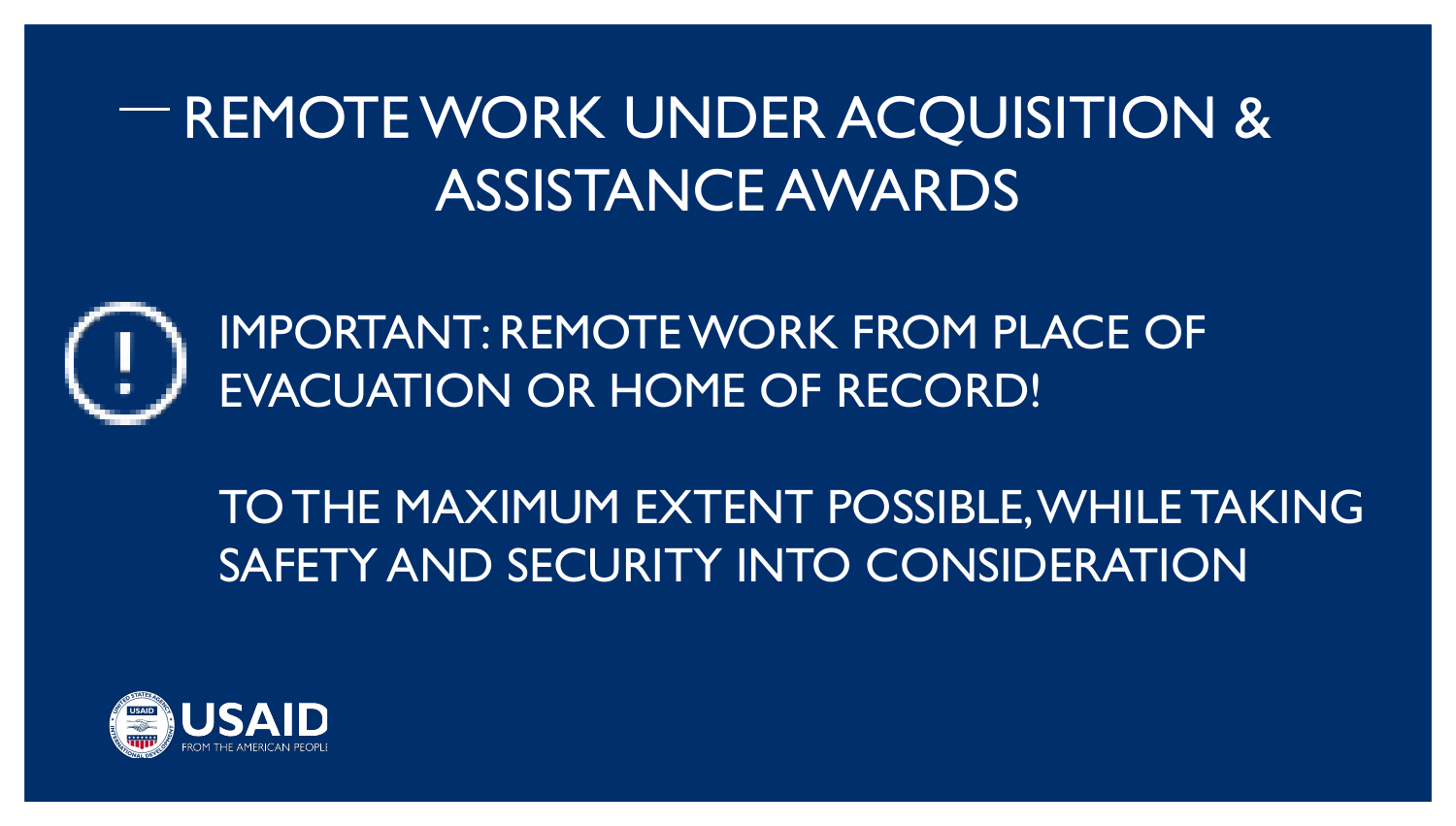# EXTENSION OF FINANCIAL, PERFORMANCE, AND OTHER REPORTING

CONTRACTORS & RECIPIENTS MAY DELAY SUBMISSION OF THESE REPORTS FOR UP TO 3 MONTHS BEYOND THE NORMAL DUE DATE, PER THE REPORTING TERMS AND CONDITIONS OF YOUR AWARD

ASSISTANCE AWARDS (LOC): RECIPIENTS MAY CONTINUE TO DRAW DOWN FUNDS W/OUT THE TIMELY SUBMISSION OF THESE REPORTS. HOWEVER, THESE REPORTS MUST BE SUBMITTED AT THE END OF THE EXTENSION PERIOD.



USAID WAIVES THE REQUIREMENT FOR RECIPIENTS TO NOTIFY THE AGENCY IN ADVANCE OF PROBLEMS, DELAYS, OR ADVERSE CONDITIONS RELATED TO EVACUATION OF STAFF ON AN AWARD BY AWARD BASIS; HOWEVER USAID EXPECTS PARTNERS TO MONITOR THE SITUATION AND SHARE INFORMATION AS SOON AS PRACTICABLE.

EXTENTION OF OTHER PROJECT REPORTING MAYBE CONSIDERED.

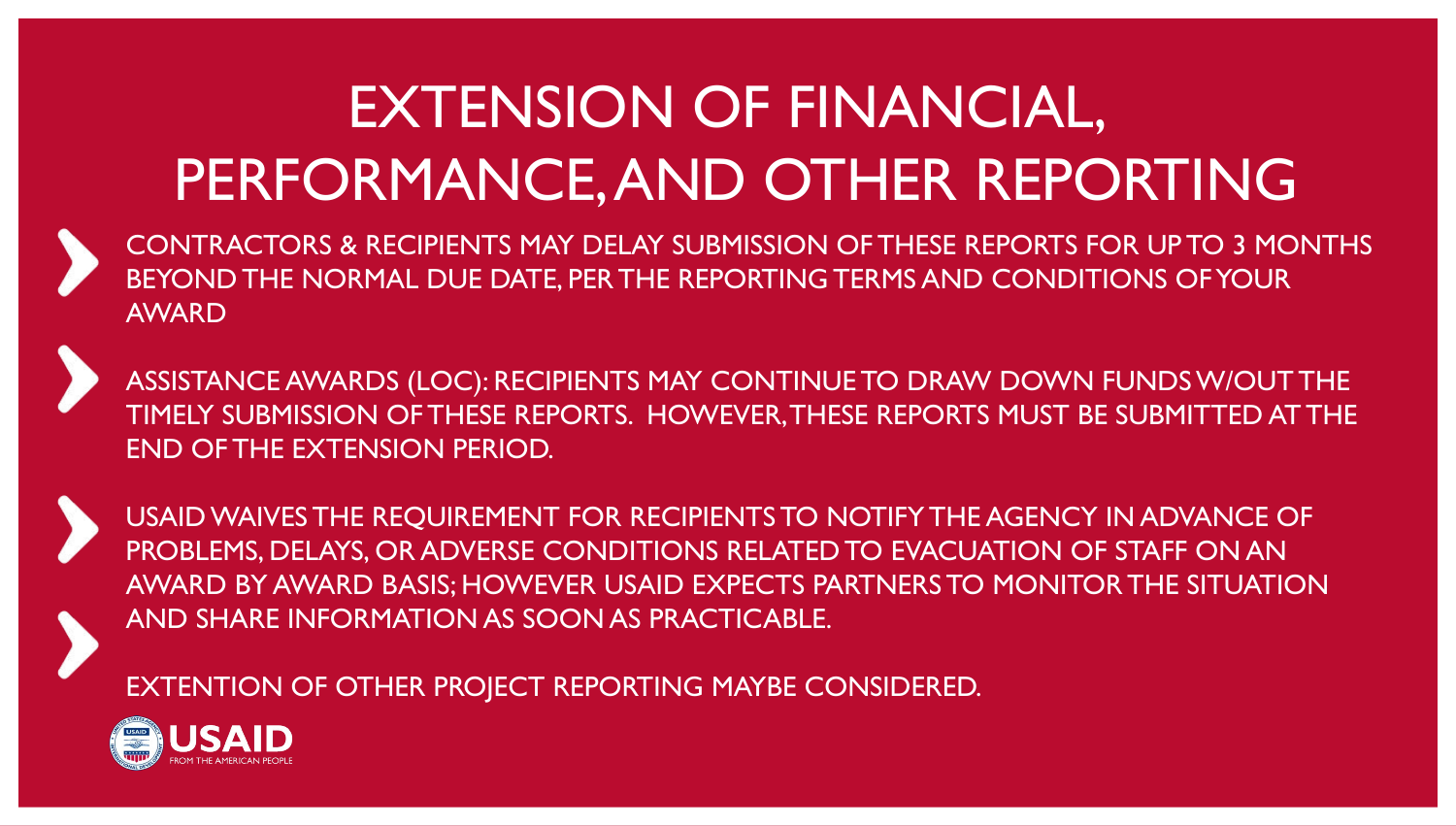## EXTENSIONS (POP) OF ACQUISITION & ASSISTANCE AWARDS

#### IF YOUR AWARD EXPIRING IN THE NEXT 3 MONTHS, PLEASE IMMEDIATELY ALARM YOUR CO/AO SO WE CAN CONSIDER OPTIONS

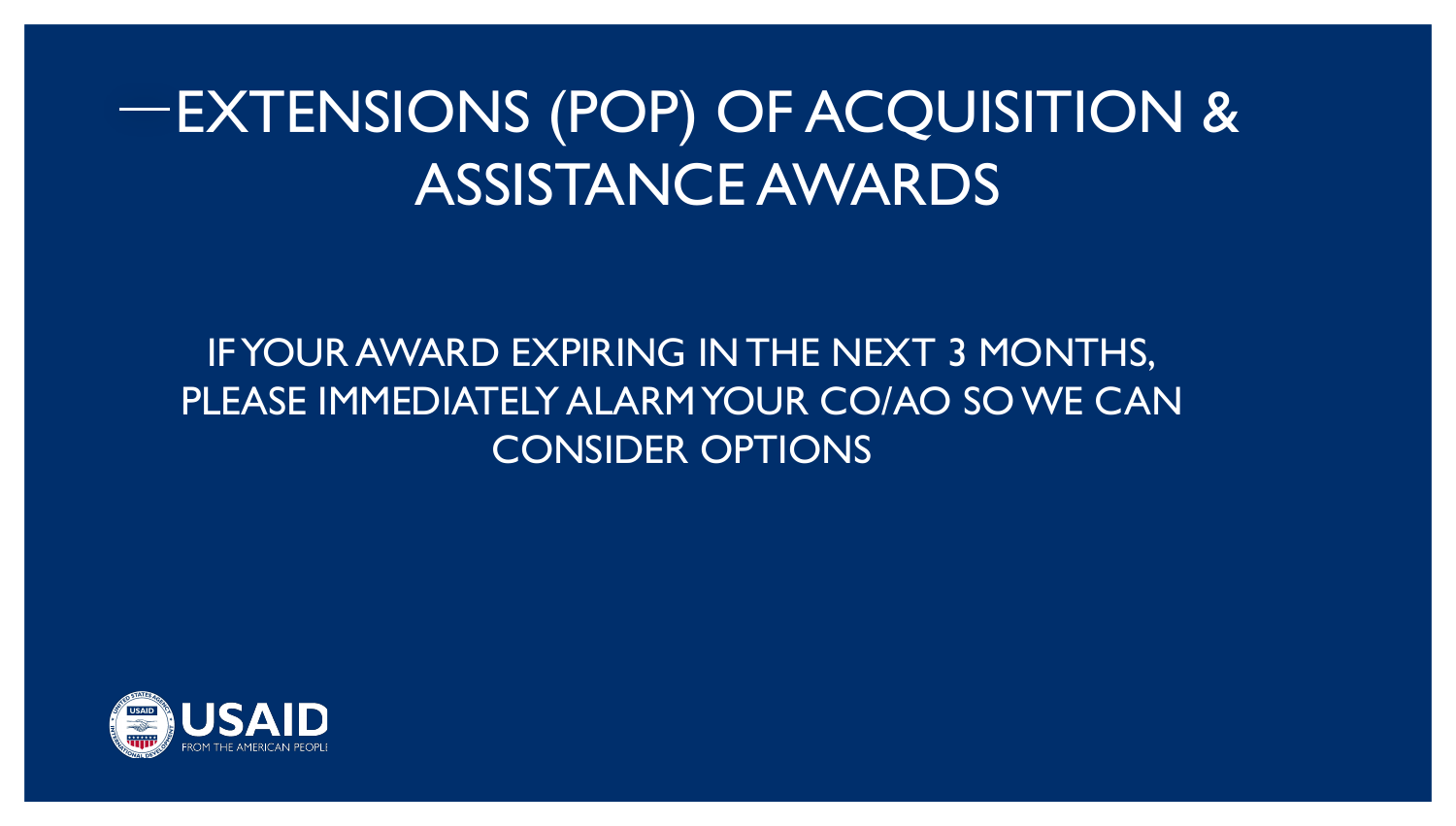#### STAFF DEPARTURE PLANS

#### STAFF DEPARTURE PLANS ARE REQURED TO BE PROVIDED TO YOUR CO/AO, A&A Specialists and PLEASE ALWAYS COPY YOUR COR/AOR

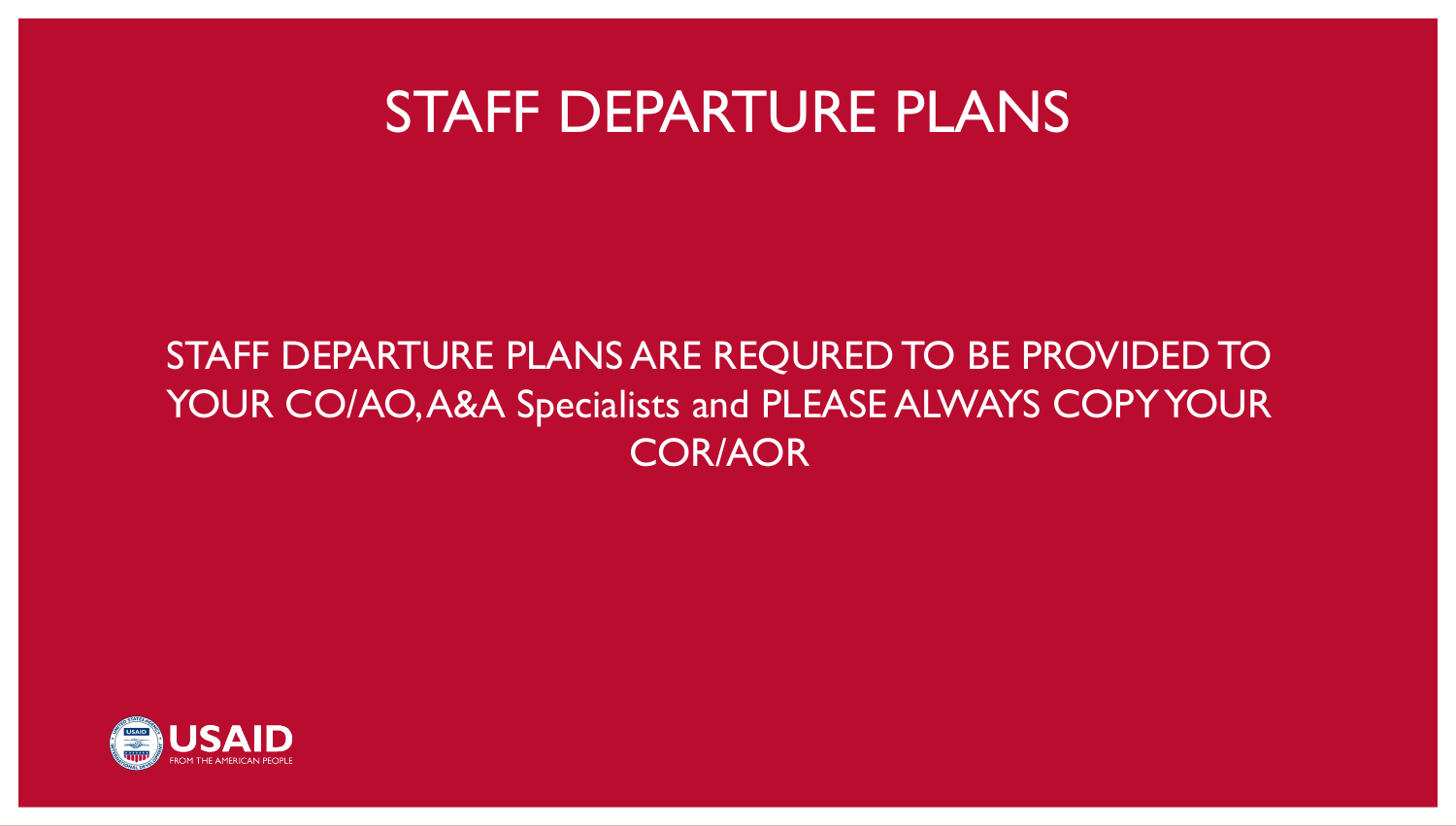### **COMMUNICATION**

# $\sqrt{ }$  PLEASE ALWAYS COMMUNICATE  $\sqrt{ }$  PLEASE ASK QUESTIONS  $\sqrt{$  POCs USAID/UKRAINE: COR/AOR; CO/AO and A&A Specialists

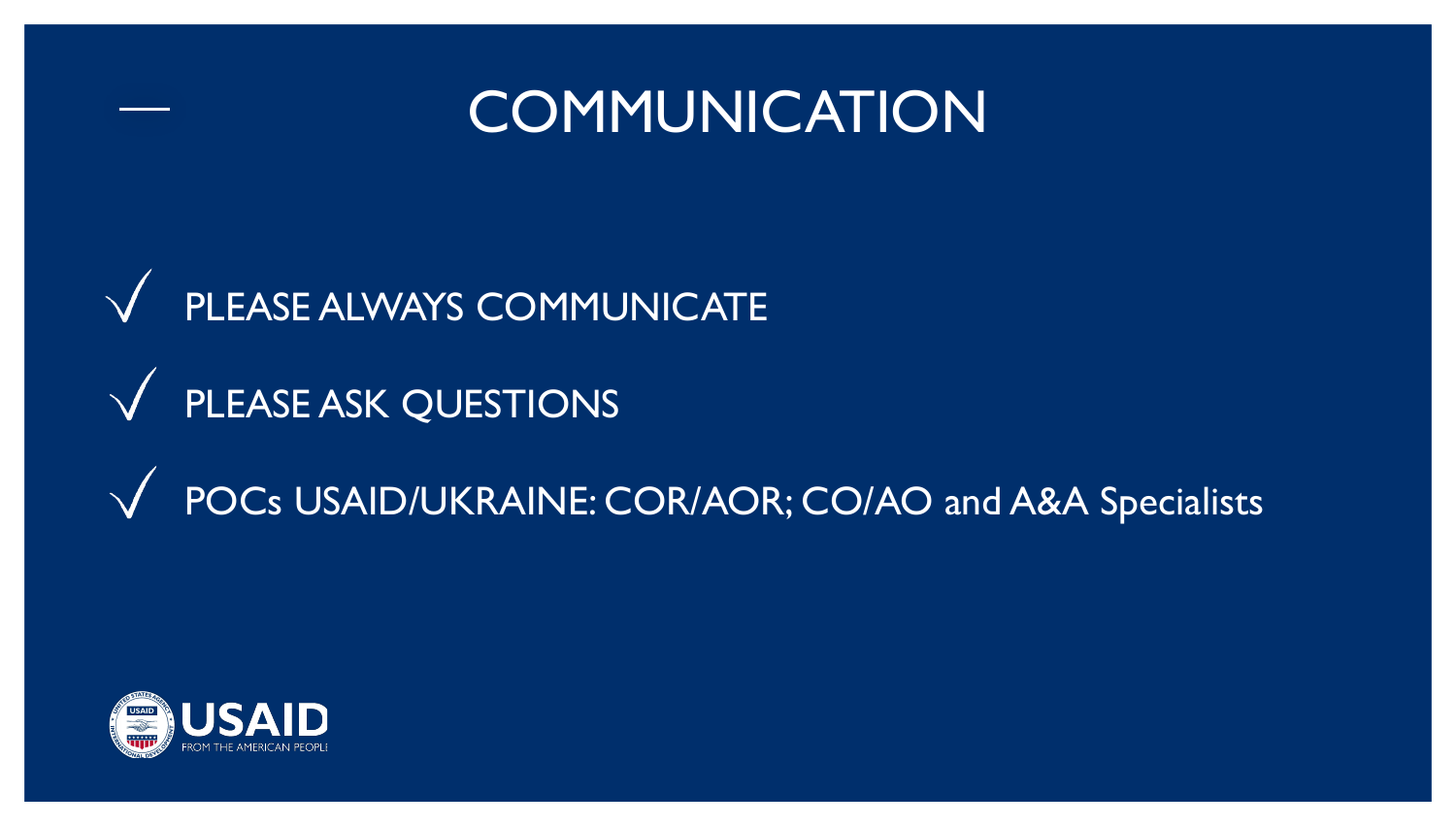# **QUESTIONS**

#### PLEASE COLLECT YOUR QUESTIONS FOR Q&A DISCUSSION



.